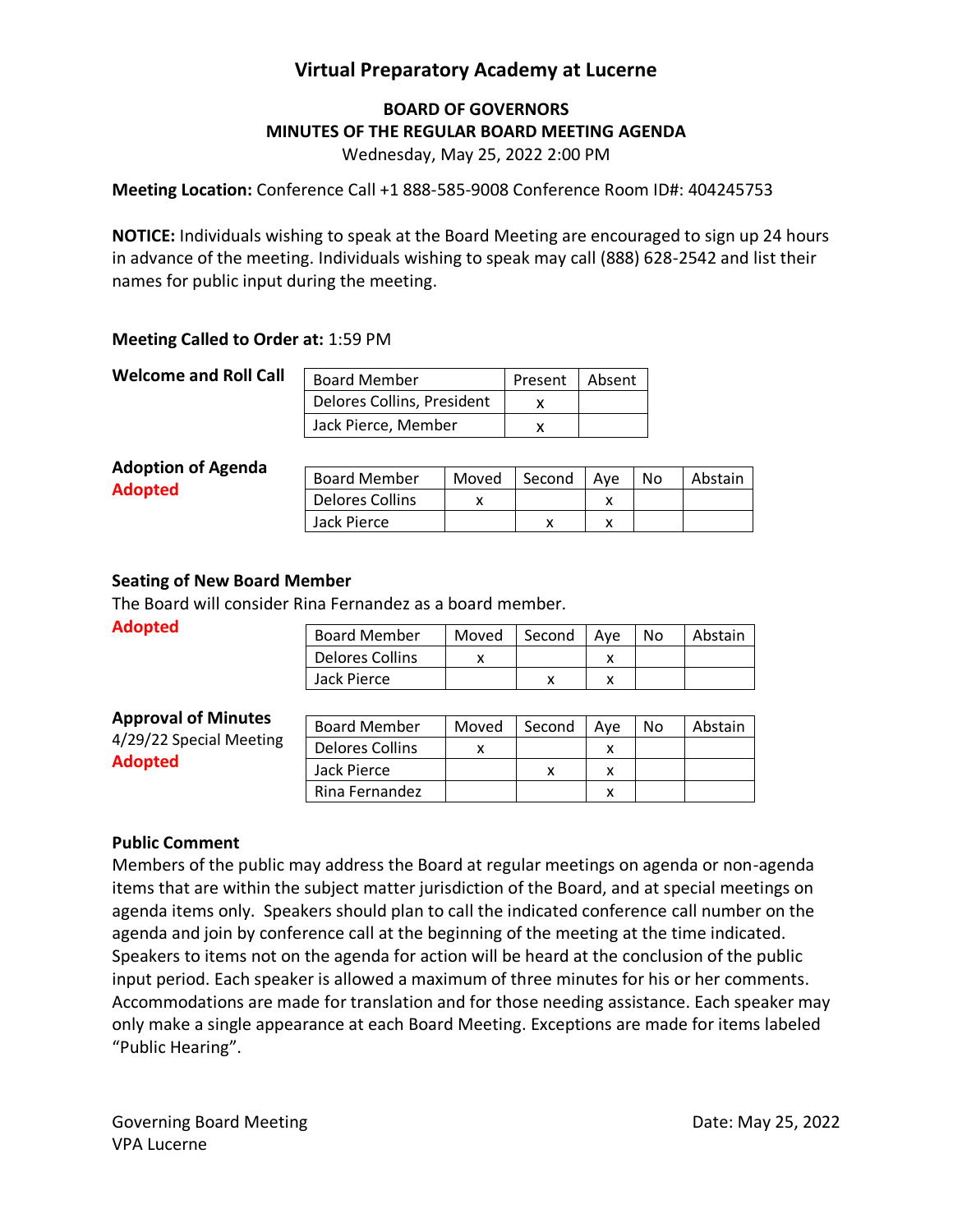## **Administrative Reports:**

Michelle Romaine, Head of School Kristen Mandell, Assistant Head of School & Operations Manager

### **Information Items**

### **25.05.01 Accel School April Services vendor Invoice**

Accel School Services is a vendor for services to Virtual Preparatory Academy at Lucerne. They provide the Learning Management System, IT support, Financial statements, Accounts payable and receivable, payroll processing and reporting, HR information and benefits.

### **25.05.02 Accel School Services vendor invoice**

For accrued expenditures for school operations from Dec 2020 - Mar 2022 *Discussion ensued: Correction to the language of the keyed item: This is not an invoice. This is a payment request from the Accel School Services vendor for permission to transfer funds from the school account to pay for the invoices already approved*.

### **New Business for Action**

### **25.05.03 Employee Non-Exempt Contract Template Adopted**

This contract will be used for the hiring of Non-Exempt Virtual Preparatory Academy at Lucerne employees.

| <b>Board Member</b> | Moved | Second | Ave | Nο | Abstain |
|---------------------|-------|--------|-----|----|---------|
| Delores Collins     |       |        |     |    |         |
| Jack Pierce         |       |        |     |    |         |
| Rina Fernandez      |       |        |     |    |         |

### **25.05.04 Certificated Employee Contracts Adopted**

It is recommended that the Board ratify the following employee contracts. 22230001**,** 22230002**,** 22230003**,** 22230004**,** 22230005, 22230006

| <b>Board Member</b> | Moved | Second | Ave | No. | Abstain |
|---------------------|-------|--------|-----|-----|---------|
| Delores Collins     |       |        |     |     |         |
| Jack Pierce         |       |        |     |     |         |
| Rina Fernandez      |       |        |     |     |         |

*Discussion ensued: description of contract information to include: four elementary teachers, one special education teacher, and one high school teacher.*